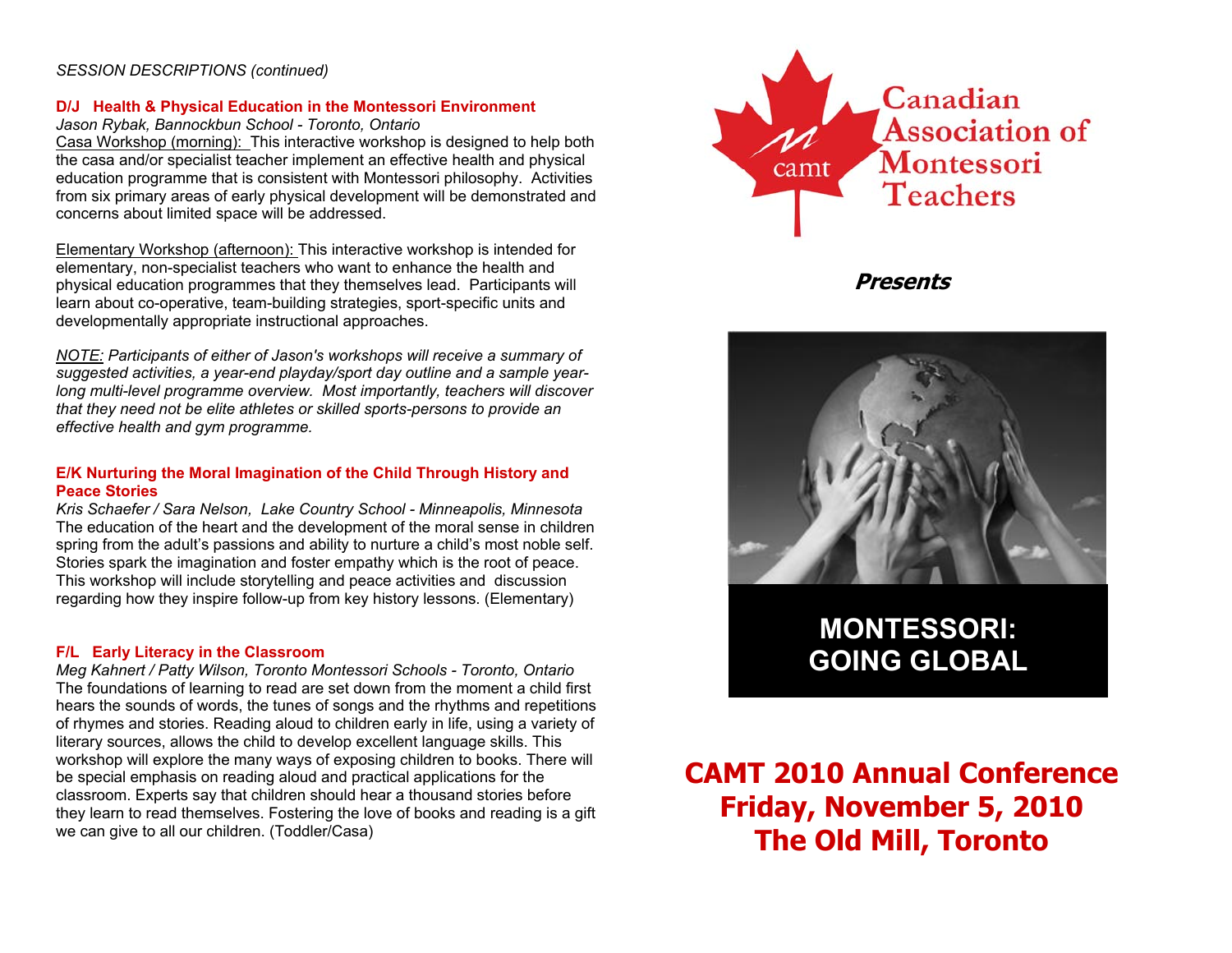## Keynote Speaker **What We Can Learn from Non-Western Cultures**

#### **Susan Stephenson,**  *Renowned Montessori Educator, Author and Ambassador*

Montessorians have always had a global understanding of education and human development. With the advent of instant communication and the "globalization" of economic, political, social and environmental concerns, Dr. Montessori's message of hope and salvation has never been more relevant or accessible. The current opportunity for a universal understanding of basic Montessori tenets and the advancement of worldwide



Montessori schooling has never been greater.

This year, CAMT is proud to present Susan Mayclin Stephenson as our keynote speaker. Susan's address will present a fascinating documentation of what she has learned about Montessori education as a result of her research of local cultures in prepararion for the establishment of Montessori schools and training centres in Bhutan and other Asian locales. Susan will inform and inspire us in our work as global educators.

### About Susan Stephenson…

*Beginning with her studies aboard the first "Semester at Sea" university programme to her current work as an educator, artist, writer, consultant and lecturer, Susan has devoted herself to the world-wide development of Montessori education. After earning a BA in philosophy and a MA in education, Susan completed 3 AMI diplomas from birth through elementary in Denver, Rome, London and Washington D.C. Susan assisted with teacher-training at the first AMI teacher training course in Thailand, gave the first public Montessori lecture in Albania, celebrated the opening of that country's first Montessori school and launched the first Montessori school in the Kingdom of Bhutan. Susan currently pursues a variety of endeavours including writing, painting, consulting and lecturing in various Montessori schools around the world. She documents much of her work online at www.michaelolaf.net and her beautiful paintings reveal the depth of experience she has shared with children from many different cultures.*

## Workshops *(Note: Workshops will be offered twice, unless indicated otherwise)*

#### **A/G Self-Observation and the Montessori Teacher**

*Dr. Catherine McTamaney, Vanderbilt University – Nashville, Tennessee*  The workshop session will focus on our obligation as Montessori teachers to observe our own practices as we try to perfect them for the children we serve. We are well trained in observing children and understand the importance of those observations toward creating the prepared environment. Participants will be encouraged to examine themselves as teachers to be sure that the conclusions we draw as scientists in our classrooms are sound. (ALL)

#### **B/H The Montessori Outreach Project - Developing Montessori Early Childhood Education in Rural Tanzanian villages**

*Jamie Rossiter / Pam Leudke, Aurora Montessori School – Aurora, Ontario*  The Olive Branch for Children is a Canadian based, grass roots charity, run by Deborah McCracken. Her mission is to assist and empower communities in the rural region of Mbeya, Tanzania with projects in education, health care, AIDS support, and irrigation. Since the inception of the Montessori Outreach project in 2007, 25 schools have received Montessori training in both philosophy and methodology. Extensive material-making workshops were conducted by Canadian Montessori teacher volunteers, equipping these schools with many of the Mathematics and Language materials for the 3-6 year plane of development. The Tanzanian teacher trainees are amazed at the effectiveness of the Montessori materials and eagerly incorporate them into their curriculum programming. Learn about the project, the involvement of Canadian Montessori schools and professionals, and the beautiful universality of the Montessori experience in diverse cultures. (ALL)

#### **C/I Dr. Montessori the Scientist – How Research Can Make Us Better Teachers**

*Tony Evans, Dundas Valley Montessori School – Dundas, Ontario "We give the name scientist to the type of man who has felt experiment to be a means of guiding him to search out the deep truth of life, to lift a veil from its fascinating secrets and who in this pursuit has felt arise within him a love for the mysteries of nature so passionate as to annihilate the thought of himself."* Maria Montessori

The reason why Dr. Montessori's educational method has been so successful is that it was based on years of diligent, scientific observation. Recent scientific and medical research has overwhelmingly supported her findings. Tony's workshop will help us better understand current research that supports Montessori education and will encourage us to be effective and "scientific" in our own work with children. (Casa/Elementary)

*(Additional Session Descriptions continued on back cover of brochure)*